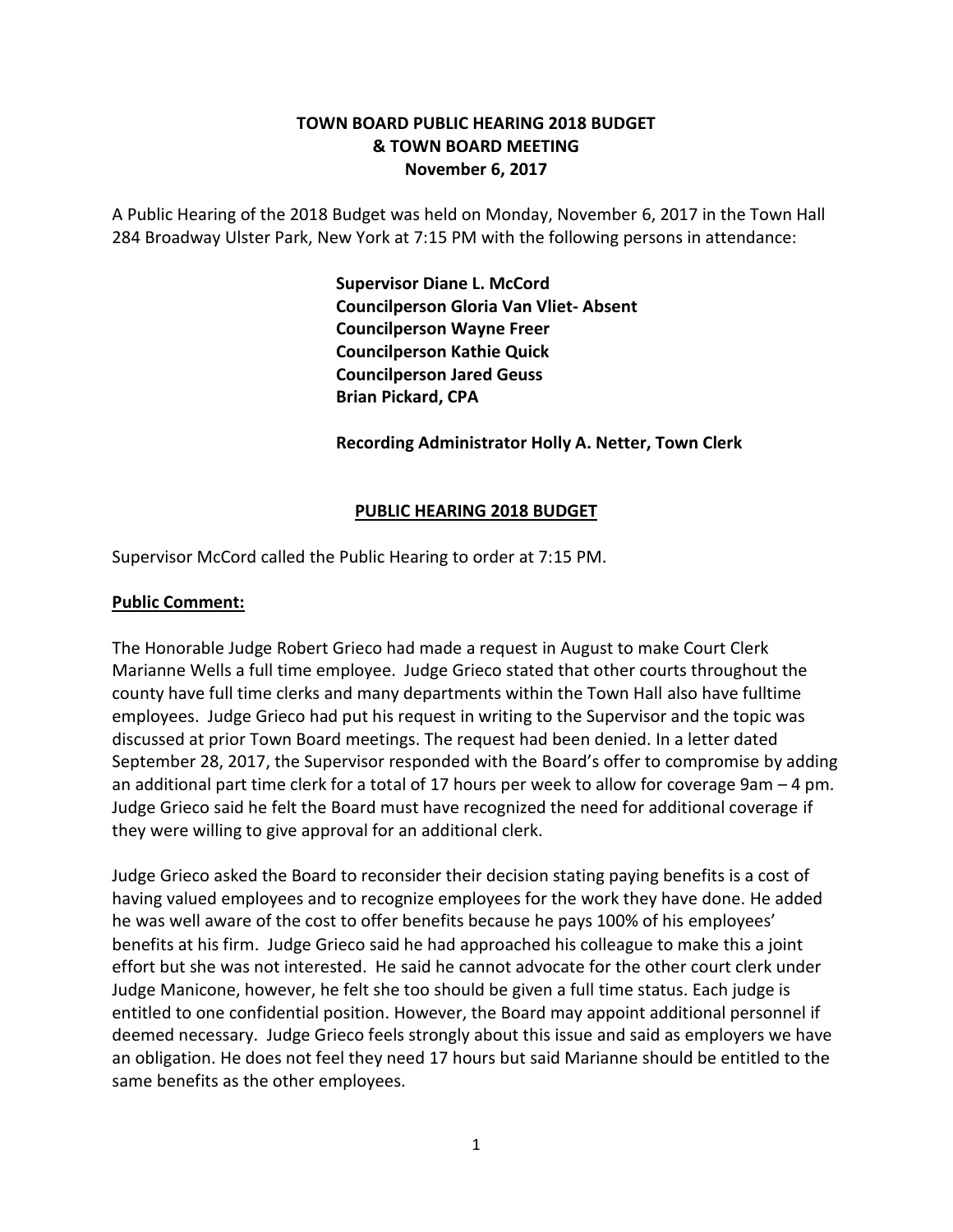Councilperson Freer, Liaison to the Court, said he spoke to Judge Grieco and CPA, Brian Pickard, prior to the Public Hearing, regarding the matter and \$14,000 was added to the budget for a part time backup bookkeeper. He suggested a compromise; Marianne could work 9-4, learn the bookkeeping position and if the Bookkeeper was unavailable she would be able to fill in since she was already here. This would eliminate the need to schedule or find someone last minute to fill in. Judge Grieco said we are all one Town and he did not have a problem with sharing the employee. Councilperson Freer said 17 hours is more than what would be needed to go from part time to full time. Currently Marianne has been working 32.50 hours but only approved for 30 through civil services. A motion was made at the October 17, 2017 meeting stating the operation hours for the Court Clerks would remain the same. In addition, the Court Clerk's hours cannot exceed 30 per week to comply with civil service requirements. Councilperson Freer said he felt making Marianne full time would save money because it would be less than the 17 hours per week budgeted for the backup bookkeeper position. Freer said he hoped everyone would keep an open mind and consider the compromise. Supervisor McCord said this issue was previously voted on. The full time position would not just increase the cost of the additional hours, it also means an additional \$26,000 for benefits. Councilperson Jared Geuss clarified, the 17 hour person discussed would be a floating employee such as a back up bookkeeper and help where needed.

# **A MOTION WAS MADE BY COUNCILPERSON KATHIE QUICK AT 7:25 PM TO CLOSE THE PUBLIC HEARING. THE MOTION WAS SECONDED BY SUPERVISOR MCCORD. A VOTE WAS TAKEN.**

**Supervisor Diane L. McCord AYE Councilperson Wayne Freer NO Councilperson Kathie Quick AYE Councilperson Jared Geuss AYE Councilperson Gloria Van Vliet- Absent**

**MOTION CARRIED 3 AYE, 1 NO, 1 ABSENT.**

**The Public Hearing on the 2018 budget ended at 7:25 pm.**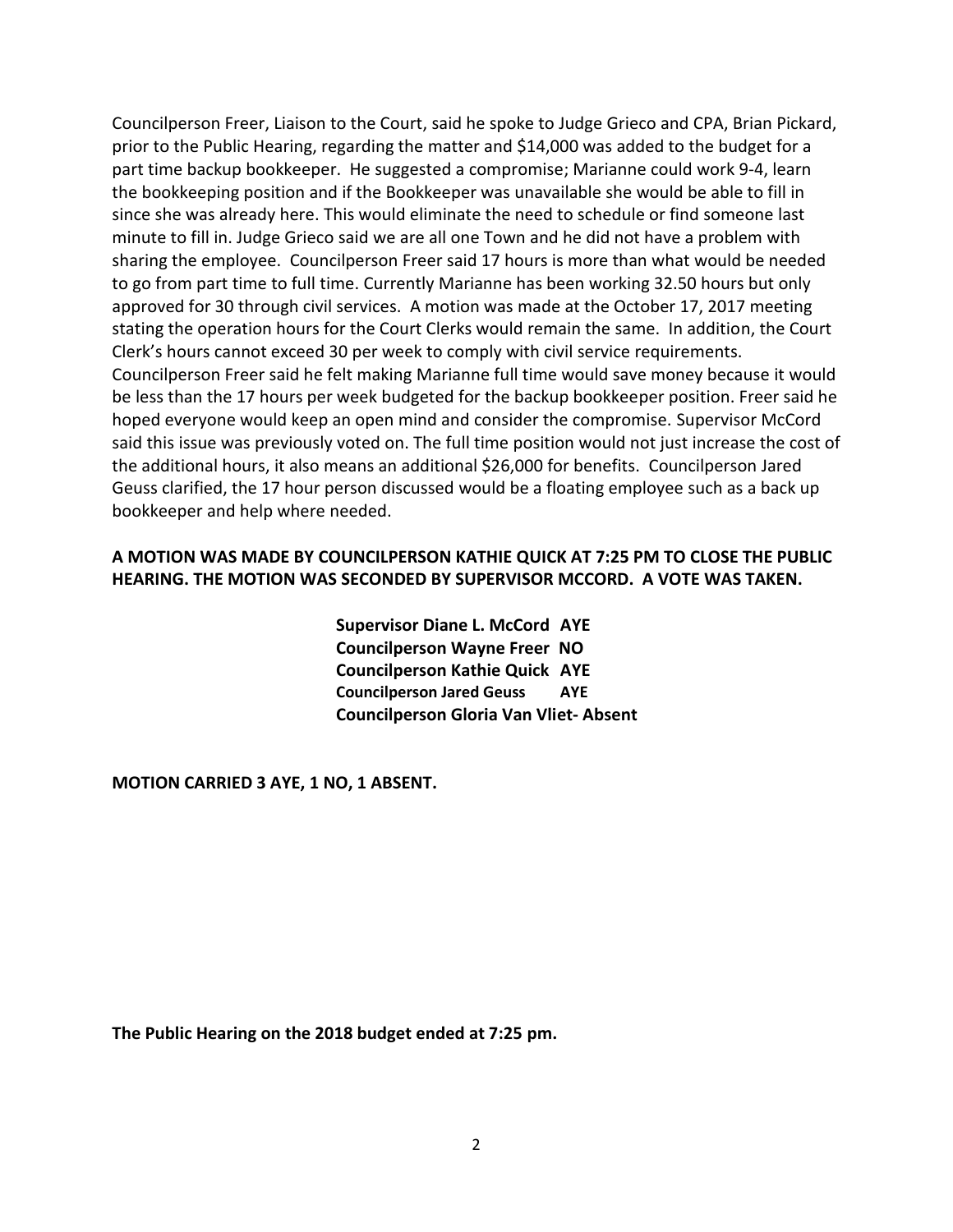# **Town Board Workshop Meeting November 6, 2017**

**A regularly scheduled Town Board Workshop Meeting was held on Monday, November 6, 2017** in the Town Hall 284 Broadway, Ulster Park, New York at 7:30 PM with the following persons in attendance:

> **Supervisor Diane L. McCord Councilperson Wayne Freer Councilperson Kathie Quick Councilperson Jared Geuss Councilperson Gloria Van Vliet- Absent Brian Pickard, CPA**

### **Recording Administrator Holly A. Netter, Town Clerk**

Supervisor Diane McCord called the meeting to order at 7:30 PM.

Supervisor McCord gave Brian Pickard, CPA, an opportunity to review the tax increase for the 2017 Budget. Copies of the Budget were made available to the public. Brian Pickard explained the Budget that was presented was under the tax cap of 1.82%; 2018 budget was a 1.54 % increase over last year's tax levy

# **PUBLIC COMMENT – David Dabney/Sam Shultis**

Sam Shultis of 213 Clay Rd. Ulster Park, has previously come to the Board with an issue that is causing a sink hole in the front of her property caused by water runoff. Tonight she has brought a neighbor, David Dabney of 207 Clay Road, Ulster Park, to discuss the issue. David said his driveway is getting worse and Sams yard continues to get even worse. They are trying to be proactive to see if the Town can look at the issue and assess the situation. Mrs. Shultis has been at her property for 20 years. Mike Cafaldo, Highway Superintendent, was present at the meeting and said he would meet with Mrs. Taylor the next day and report his findings back to the Board.

### **2018 BUDGET**

Supervisor McCord gave Brian Pickard the opportunity to review the Tax increase for the 2018 Budget. Copies of the Budget were made available to the public. Brian Pickard said he felt it was a very strong budget and the taxpayers should be pleased. The Board controlled the expenses and should be commended for their effort. The budget that was presented was an increase of 1.54% over last year's levy however, was kept under the tax cap of 1.82%.

Councilperson Wayne Freer said he would like to come to a compromise regarding the request presented by Judge Greico in the Public Comment section of the Public Hearing. If the Board does not want or feel they want to discuss the issue "I'm only one vote". Supervisor McCord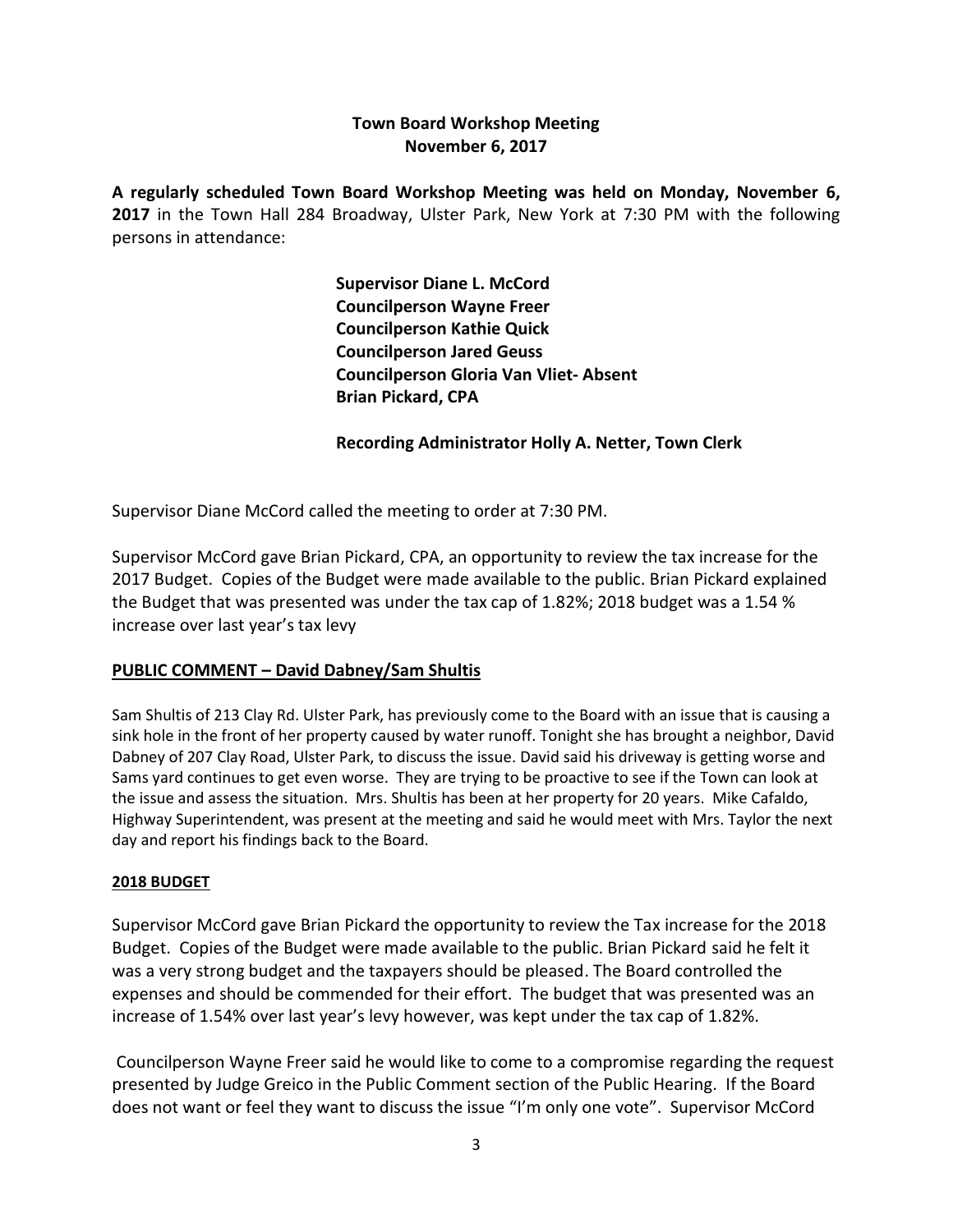said, she felt the Board already talked about this issue and it was voted on. Councilperson Jared Geuss said, based on the motion made after the October 17, 2017 meeting, he would not like to see one issue hang up the passing of this budget tonight. Kathie Quick said she was ready to vote on the budget.

# **MOTION TO APPROVE THE 2018 PROPOSED BUDGET WAS MADE BY COUNCILPERSON KATHIE QUICK AND WAS SECONDED BY COUNCILPERSON GEUSS. ALL MEMBERS OF THE BOARD WERE IN FAVOR. MOTION CARRIED.**

**Supervisor Diane L. McCord AYE Councilperson Wayne Freer AYE\* Councilperson Kathie Quick AYE Councilperson Jared Geuss AYE Councilperson Gloria Van Vliet- Absent**

\*Councilperson Freer voted to pass the budget stating that it was a strong budget and the Board worked hard to keep it at 1.50%. However, he felt that a compromise could have been made to accommodate the request of Judge Grieco and better the work force.

### **BRIDGE REPAIRS – MIKE CAFALDO**

Mike Cafaldo, Highway Superintendent, received notification from the New York State Department of Transportation regarding two bridges that need repair in the Town of Esopus. The Bridge on Valli Road has been Yellow flagged by the State. Mike has met with Brieneir & Larios and they have made some suggestions. Until the bridge can be repaired, cones or barrels can be placed to make the cars stay in the center of the bridge and the weight limit can be decreased. The bridge was built in 1954. Councilperson Freer estimated about 4 cars cross the bridge per day. The other bridge is on Black Creek Road built in 1925. This bridge has not been yellow flagged. Mike has to meet with engineers at the site to see if they can possibly slide a culvert underneath the bridge and black top it. He said they would have to look for a grant to do the project. Brinnier and Larios, PC will send a letter to the state. A Plan of Action (POA) needs to be completed for each bridge by November 21, 2017 and sent to the state to let them know we are working on the issues.

**A MOTION WAS MADE BY WAYNE FREER TO GRANT AUTHORITY TO HIGHWAY SUPERINTENDENT MIKE CAFALDO TO LOOK FOR GRANTS TO REPAIR THE BRIDGES. THE MOTION WAS SECONDED BY SUPERVISOR MCCORD. ALL MEMBERS PRESENT WERE IN FAVOR. MOTION CARRIED**.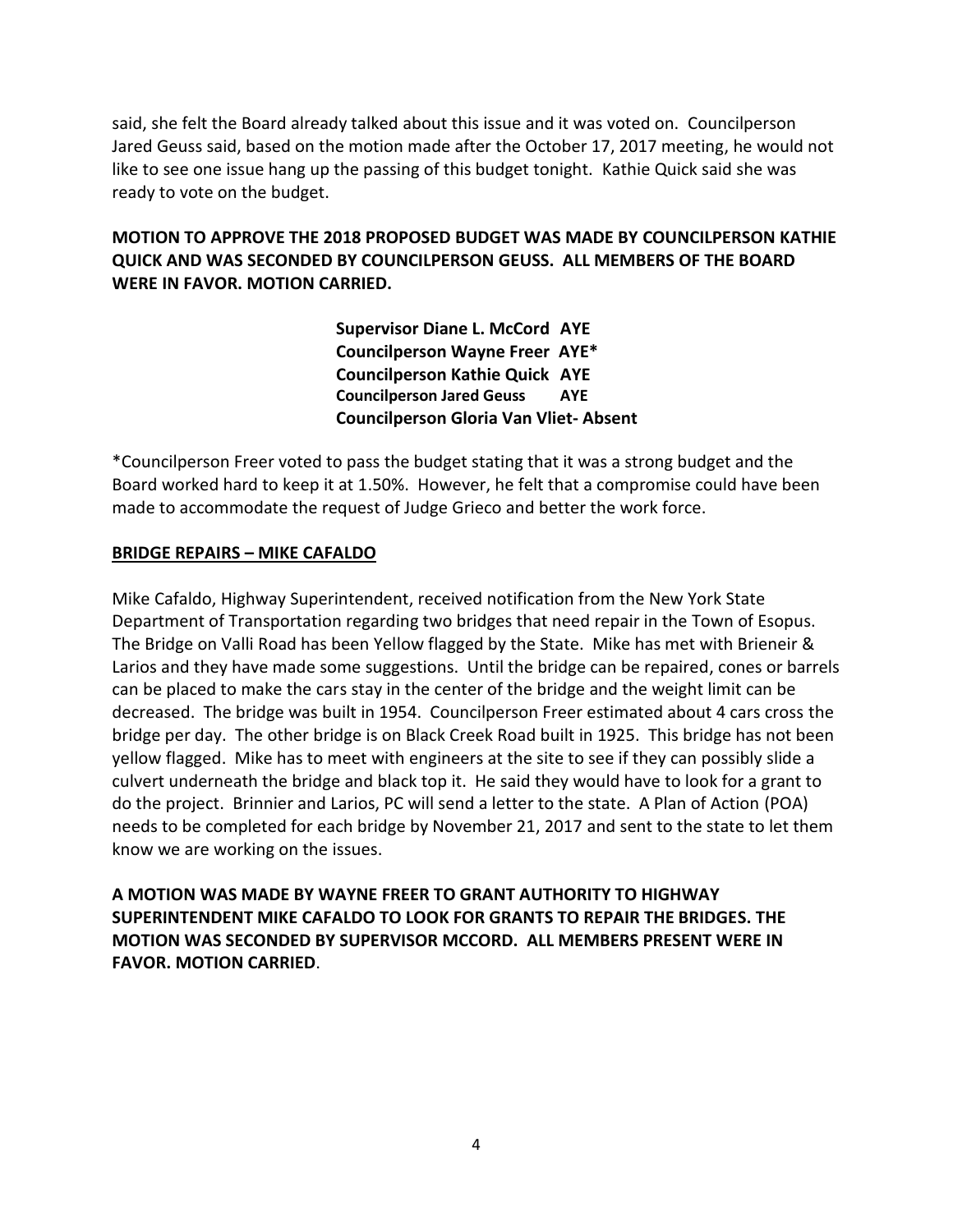# **REQUEST FOR PROPOSALS JOHN BURROUGHS BLACK CREEK TRAIL: ECOLOGICAL SURVEY**

#### **THIS SUBMISSION IS DUE ON**

#### **DECEMBER 4, 2017 11 AM**

#### **Purpose**

The John Burroughs Black Creek Trail is an 11-mile multi-modal project that will interconnect more than 1400-acres of existing conserved land. This Request For Proposal (RFP) is to select the consultant to complete an ecological study of three properties at the core of the project. This study will gather existing ecological information corridor, map habitats, identify ecologically sensitive areas and rare species, and help to determine the best locations for new hiking trails, parking lots, and other planned improvements for the John Burroughs Black Creek Trail.

#### **Context**

Scenic Hudson and the John Burroughs Association have been leading planning and development of the John Burroughs Black Creek Trail over the past two years. They have been supported by a Steering Committee made up representatives of the towns of Esopus and Lloyd, regional non-profits, state agencies, and local businesses. The plan for this project was completed Spring 2016, and both the towns of Esopus and Lloyd passed unanimous resolutions of support. The Town of Esopus is now working in collaboration with Scenic Hudson and other project partners to implement this plan.

One of the issues raised as part of the planning process were the potential ecological impacts of the trail on the Black Creek Corridor. The Black Creek is one of the Hudson River's most important tributaries, supporting spring runs of river herring and eel. The corridor surrounding this stretch of the creek is characterized by an intricate topography of ridges and valleys and relatively low development intensity, which have enabled the persistence of a rich complex of upland and wetland habitats. Some of the wetlands form sizeable assemblages and are calcareous, supporting a wide array of plants and animals, including rare and uncommon species. The beauty of this corridor inspires both passive and active recreation, including paddling, hiking, birding, and nature study.

Today, the land along the Black Creek remains one of the most intact natural landscapes in the region. Scenic Hudson and the John Burroughs Association have been working with the towns of Esopus and Lloyd to development of a plan for an 11-mile trail from Illinois Mountain to Black Creek Preserve, along the Hudson River. This multimodal bicycle, paddling and hiking trail will link over 1400-acres of existing conserved land along the Black Creek Corridor while highlighting the focus life, work, and natural world of John Burroughs.

One of the many hopes for the project is to use the landscape that inspired Burroughs as a teaching tool to inspire the next generation of conservationists. However, completing the trail and expanding access could have a negative effect on the landscape if not carefully designed and managed. Hudson River Valley Greenway and Scenic Hudson are providing the finding for this project through grants to the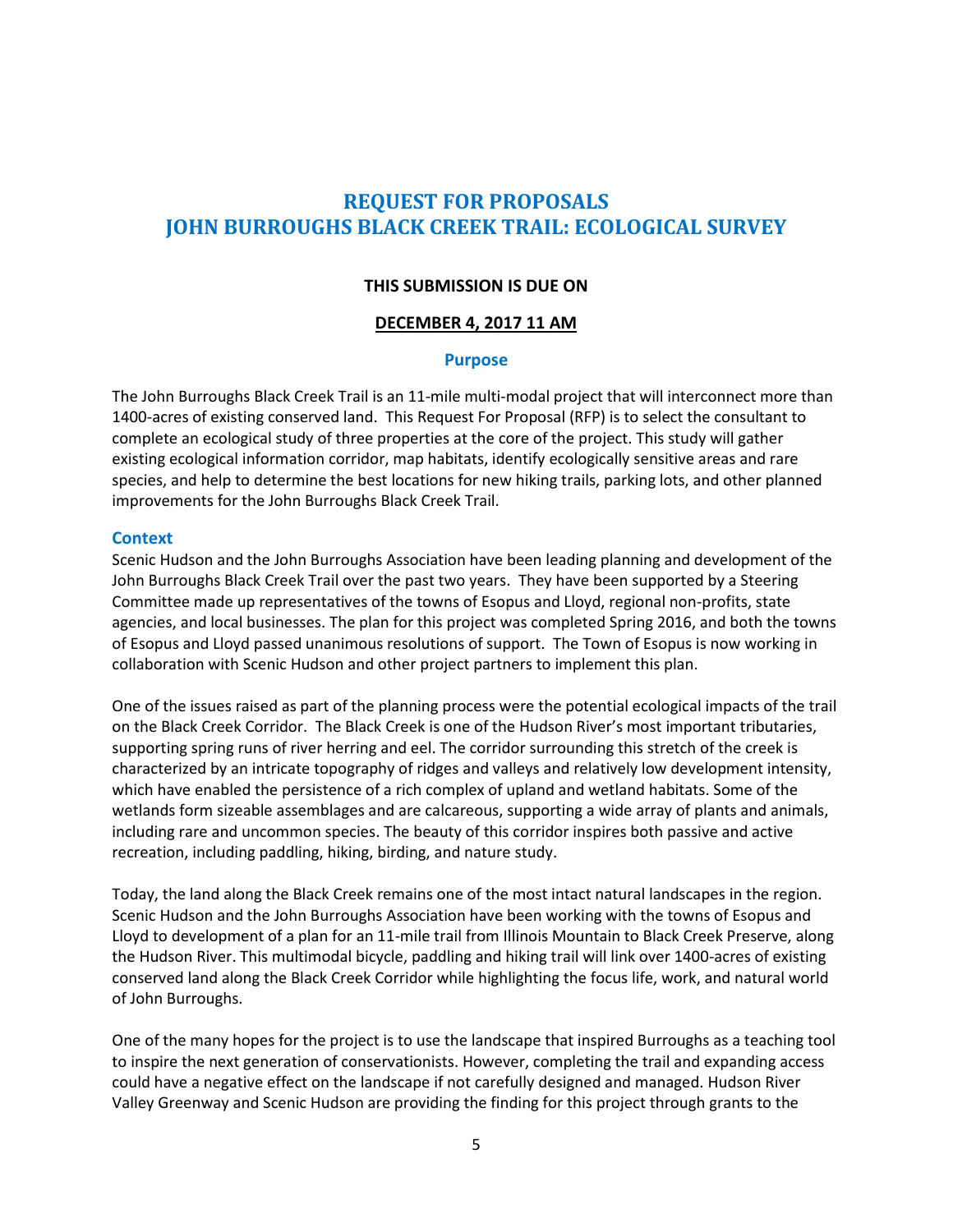Town of Esopus to help determine where trails and access improvements can be located while minimizing damage to the sensitive ecosystem of the corridor.

#### **PROPOSED PROJECT**

The Town is seeking a qualified consultant to complete an ecological survey of three properties at the core of the John Burroughs Black Creek Trail and within the Town of Esopus. These properties include (from north to south) Scenic Hudson's former Gordon Property, the John Burroughs Association's (JBA) John Burroughs Nature Sanctuary, and the Department of Environmental Conservation's (DEC) Black Creek State Forest.

The main purpose is to help guide the route of new (or newly designated) trails across all three properties and plan for access improvements to the John Burroughs Nature Sanctuary (JBNS) and Black Creek State Forest (BCSF). While the Sanctuary is already well-loved and well-used, neither the Gordon Property nor the BCSF have many users. Additionally, none of these properties currently have a formalized parking area and both the Gordon Property and BCSF have limited trail infrastructure.  $^{1}$  The centralization and collection of additional ecological information for the area will also provide a resource for decision making about any future improvements and for natural resource management planning.

Given that there is relatively little current impact from visitors in this section of the corridor, it is important that any new facilities be designed to add minimal impacts.

The inventory should include, at minimum, the following:

- 1. Assembly and review of existing data and reports on the biology and ecology of the corridor area
- 2. GIS-based mapping of natural community types (habitats)
- 3. Interim report;
- 4. Field verification of natural community map and on-site survey of potential trail corridor and other planned improvements; and
- 5. Final Report.

 $\overline{\phantom{a}}$ 

Moreover, while the focus of the survey is the area immediately along the proposed trail and near entrance areas, the inventory should cover as much land as possible to guide conversations about making any expansions to the trail network or further access improvements.

### **SCOPE OF SERVICES AND DELIVERABLES**

The following tasks outline the work for which the consultant will deliver:

**Task 1: Assembly and review of existing data and reports –**The consultant will complete a comprehensive search for existing data and reports (various biological and ecological surveys have been completed by various entities for portions of the Black Creek Corridor area), obtain as many as possible, and review them. These should include the three primary properties and any adjacent conserved lands.

*Deliverable: copies of all data sets and reports, with short summaries of the main findings.*

 $^1$  The Town of Lloyd has secured permission for the selected consultant to perform survey work on Scenic Hudson and John Burroughs Association Properties. The selected consultant will need to apply directly to DEC for a permit.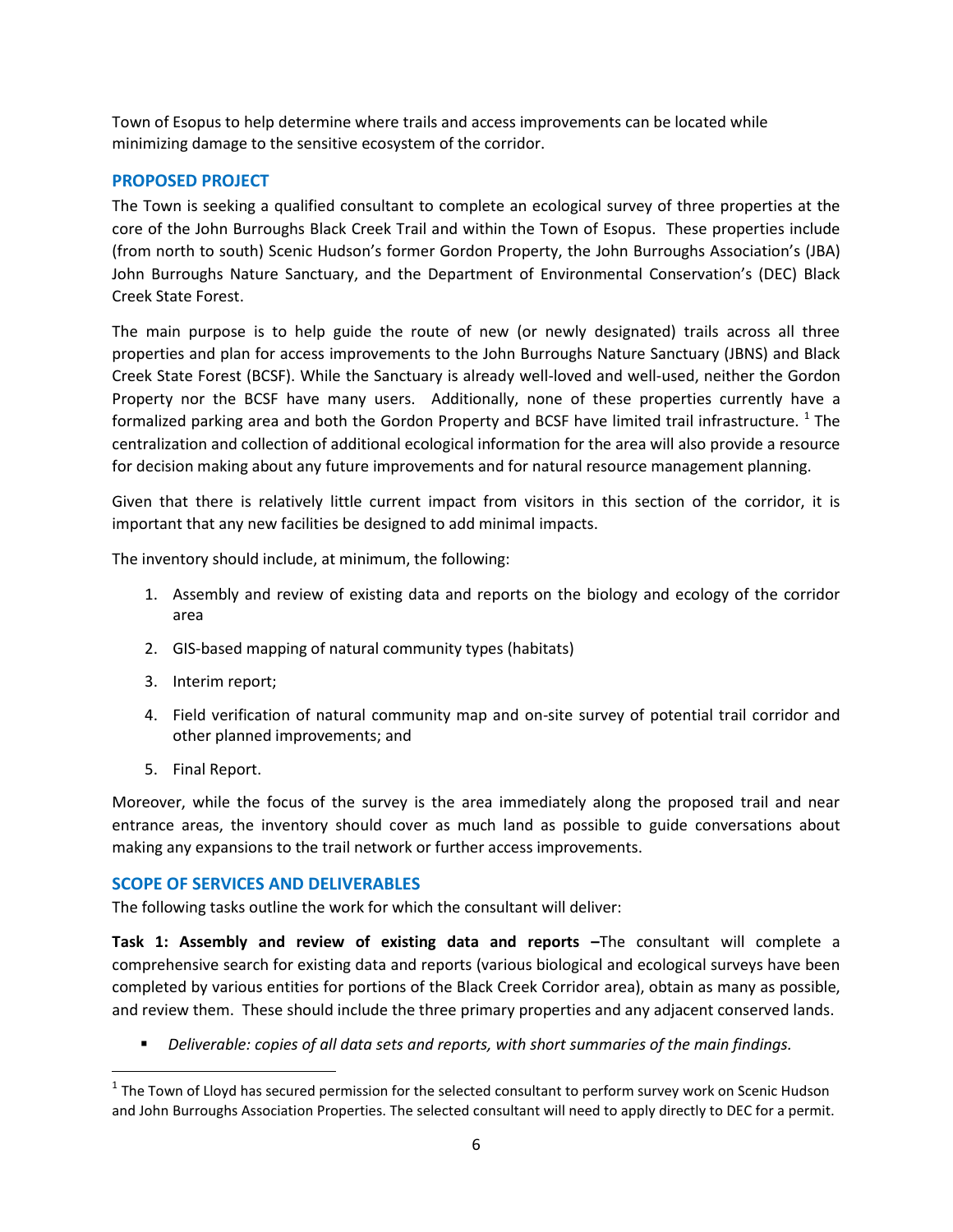**Task 2: GIS-based mapping of natural community types –** Complete a digital habitat map for the Gordon Property, JBNS, and BCSF. Determine priorities for field verification, including likely locations for sensitive areas or rare species.

 *Deliverable: Interim report on existing data/reports, draft habitat map, and likely ecologically sensitive areas.*

**Task 3: Field Verification–** Produce a field-verified map, which verifies priority areas (e.g. potentially sensitive habitats, boundaries/features that are difficult to determine remotely); identify sensitive habitats; report on rare and invasive species observed; and examine potential impacts of routes for the John Burroughs Black Creek Trail and future trail expansion.

 *Deliverable: Final Report detailing all findings, recommending any necessary management or protection for parts of the study area, recommending trail routes with least impact, and including a final habitat map. GIS files of the habitat map to be included.*

#### **REQUIRED PROPOSAL CONTENT**

Proposers are responsible for submitting their proposals to the appropriate location at or prior to the time indicated in the specifications. **No proposals will be accepted after the designated time or date indicated in the proposal specifications**.

Five (5) hard copies of the proposal and a digital version on a flash drive, referencing **RFP- BLACK CREEK TRAIL in a SEALED envelope** should be delivered no later than **11am on December 4, 2017** to:

> Holly Netter │ Town Clerk Town of Esopus 284 Broadway Ulster Park, NY 12487

All inquiries, questions or clarifications to the technical specifications must be made in writing to Peter Barnard, Urban Designer for Scenic Hudson at [pbarnard@scenichudson.org](mailto:phesse@cityofpoughkeepsie.com) by November 17, 2017. Telephone calls are not permissible. All submitted questions and answers will be compiled and posted as an addendum to the RFP on November 22, 2017 through the Empire State Bid System and on the Town's website at http://esopus.com/

- Proposers should submit a proposal which includes, at a minimum:
	- Cover letter introducing consultant, the staff assigned to this project and the principal for this project with full contact information;
	- Descriptions of the firm's projects in which they: (a) completed an ecological survey; (b) created a habitat map; and/or (c) provided management recommendations
	- A list of client references with contact information;
	- Scope and sequence of delivered services in detail, including a project timeline;
	- ⁻ Total project cost (lump-sum), **not to exceed \$15,000**;
	- ⁻ Identify how the State's MWBE goals (30%) will be satisfied by the consultant or subconsultants.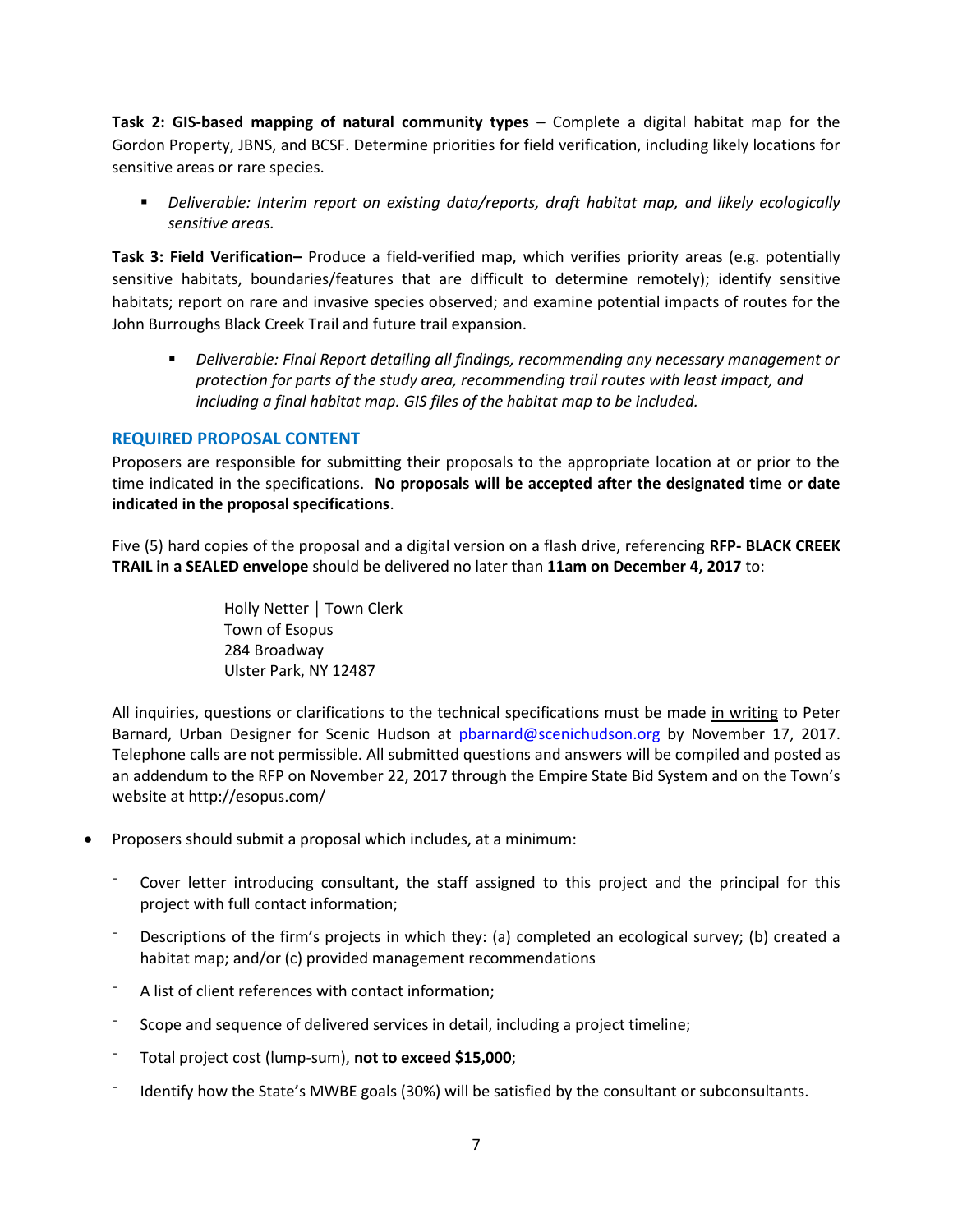- ⁻ Proof that the firm or firms are licensed to conduct business in the State of New York or a statement that the firm or firms will take the necessary steps to achieve such certification;
- Proof that the firm or firms have necessary workers compensation and insurance certificates;
- Disclosure of any current or anticipated work for the Town of Esopus, Scenic Hudson, or any other client work in the Town of Esopus.

The project is grant funded and has a maximum cost of \$15,000. Proposals submitted with budgets above this number will not be considered.

#### **PROPOSAL EVALUATION AND CONSULTANT SELECTION**

The Town of Esopus is open to partnerships among consultants who will bring forth the best study. If a multi-disciplinary team is created, it should be indicated whether or not the team has worked together previously. A strong proposal will demonstrate an understanding of the deliverables with a clear explanation of the consultant's process for completing the work.

The proposer must demonstrate skills, similar experience, and availability of specialists and professionals on the proposer's team to contribute to the overall project. The award of this project will be based on the consultant's experience, references, experience with similar projects, as well as financial proposal.

Proposals will be evaluated and reviewed by a Selection Committee. Criteria for evaluation are as follows:

- Qualifications and relevant experience with respect to the tasks to be performed (15%)
- Quality of similar work presented (portfolio) (15%)
- Quality and completeness of the application (15%)
- Understanding of the proposed scope of work. (5%)
- Applicability of proposed alternatives or enhancements to information requested (10%)
- Clearly stated and detailed scope of services and costs (10%)
- Cost effectiveness of the proposal (10%)
- Successful history of similar projects completed on time, within budget, with references provided (10%)
- Familiarity with the study area (10%)

#### **TOWN'S ROLE IN THE PROJECT**

Town staff will assist the consultant with requested information in the Town's possession and be active participants throughout the project. However, Scenic Hudson will handle direct management of the project. Their Urban Designer, Peter Barnard, will be assigned as the project liaison, and Director of Science, Nava Tabak, will be assigned for technical support.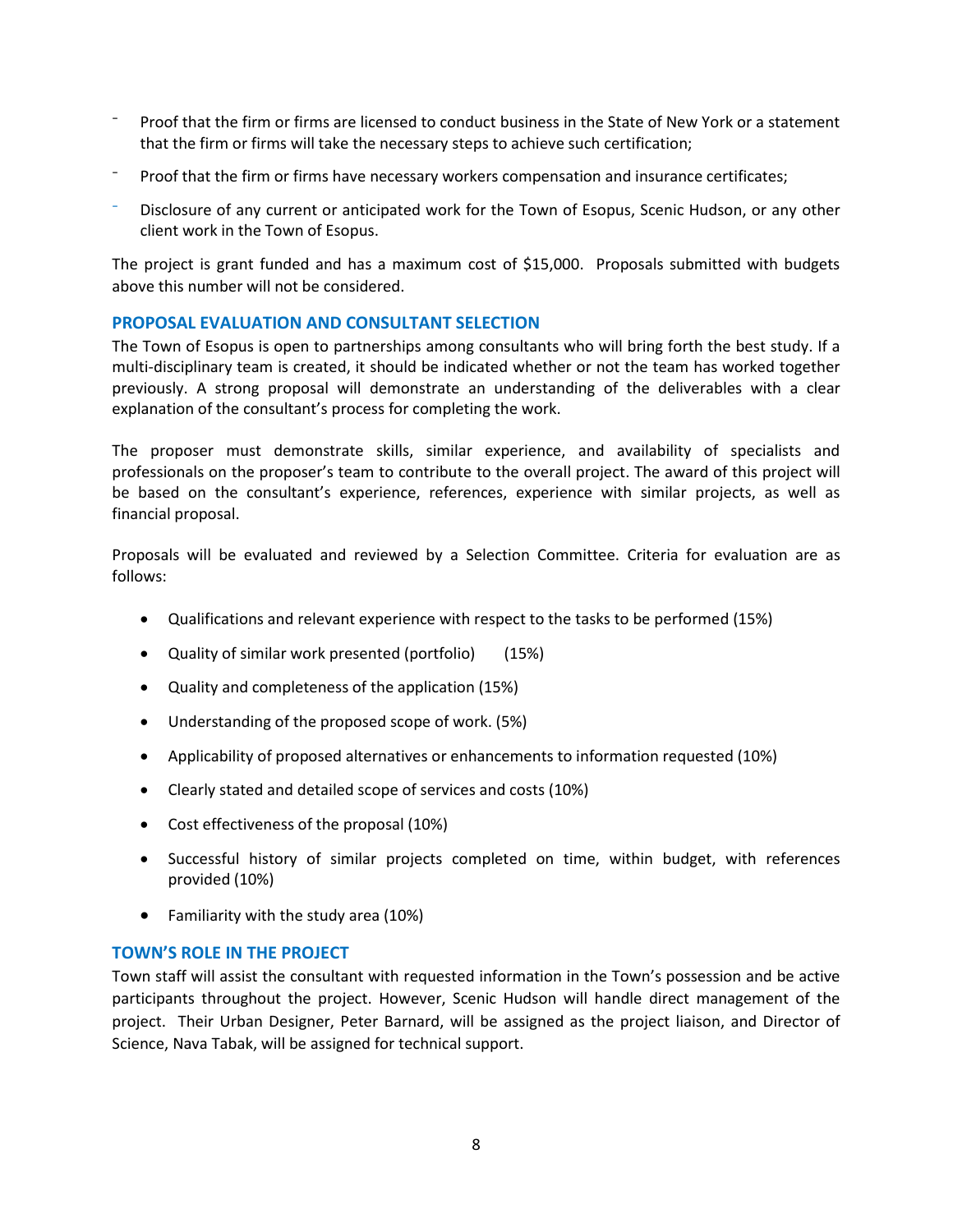#### **TOWN'S RIGHT TO MODIFY OR TERMINATE RFP PROCESS**

Notwithstanding any other provision of this RFP and without any liability to any prospective tenant, the Town of Esopus reserves the unilateral right to postpone submission deadlines, reject any and all proposals, negotiate with one or more respondents, seek additional input from one or more respondents (but not necessarily all respondents), waive any requirement of this RFP, and modify or withdraw this RFP.

# **A MOTION WAS MADE BY COUNCILPERSON WAYNE FREER TO HAVE THE TOWN CLERK HOLLY NETTER RUN THE RFP AS WRITTEN IN THE DAILY FREEMAN AND POST ON THE WEBSITE. THE MOTION WAS SECONDED BY COUNILPERSON KATHIE QUICK. ALL MEMBERS PRESENT WERE IN FAVOR. MOTION CARRIED.**

# **TOWN OF ESOPUS RESOLUTION AUTHORIZING THE TOWN SUPERVISOR TO SIGN CENTRAL HUDSON GAS & ELECTRIC STREET LIGHTING AUTHORITY ORDER TO INSTALL ONE LAMP ON EXISTING POLE**

**BE IT RESOLVED,** by the Town Board of the Town of Esopus, in the County of Ulster, State of New York the following;

**Whereas,** a request has been made for an additional light on Lakeview Terrace near the end of the road, and

**Whereas,** one 25 W LED 6' arm shall be installed on existing pole number 163321 for an additional amount of \$11.45 per month, and

**Whereas,** authorization is given to make changes to the street lighting service for the New Salem – May Park Lighting District, and

**Whereas,** these changes are subject to the terms of the existing street lighting services classifications and does not include the cost of electricity,

**THEREFORE BE IT RESOLVED,** that the Town of Esopus Town Board authorizes the Town Supervisor Diane McCord to execute the Agreement listed above on behalf of the Town of Esopus.

**Resolution offered by: Councilperson Jared Geuss Resolution seconded by: Councilperson Kathie Quick**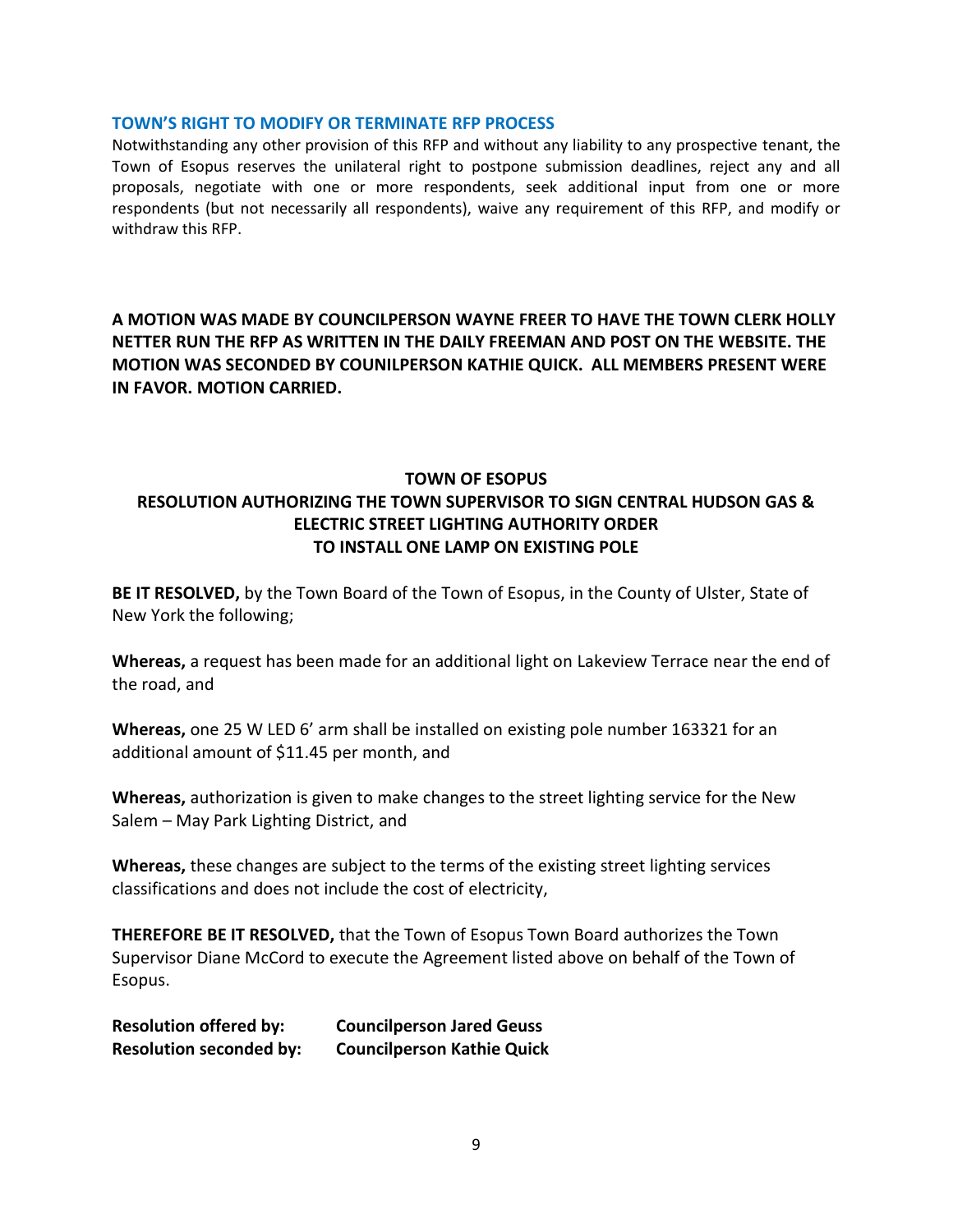| <b>Councilperson Wayne Freer</b>      | Aye        |
|---------------------------------------|------------|
| <b>Councilperson Gloria Van Vliet</b> | Absent     |
| <b>Councilperson Jared Geuss</b>      | <b>AYE</b> |
| <b>Councilperson Kathie Quick</b>     | <b>AYE</b> |
| <b>Supervisor Diane McCord</b>        | <b>AYE</b> |

### **Chris Peone – Electrical Inspector**

# **A MOTION WAS MADE BY SUPERVISOR MCCORD TO ADD CHRIS PIONE TO THE LIST OF ELECTRICAL INSPECTORS FOR THE TOWN. THE MOTION WAS SECONDED BY COUNILPERSON JARED GEUSS. ALL MEMBERS PRESENT WERE IN FAVOR. MOTION CARRIED.**

#### **Review Solar Law**

Several samples of laws for the solar and wind arrays have been sent to the Board. Supervisor Diane McCord asked the Building Inspector, Sal Morrello, to condense the samples to fit the needs of the Town of Esopus. Sal will bring the Board his suggestions for their evaluation. Once the Board is satisfied, the law can be sent to Paul Keller, Town Attorney, for review.

#### **Discuss Spectrum Franchise Agreement**

December  $6<sup>th</sup>$  there will be a meeting with Supervisor McCord, Councilperson Wayne Freer, Brian Barnes (our public television volunteer) and Spectrum to review the franchise agreement for the Town. Councilperson Freer said he would rather meet with Spectrum, listen to what they have to say and then have a discussion with Brian.

#### **Announcements**

### **Central Hudson Street Lights**

Central Hudson has given the Town a proposal for 450 new LED lights in the amount of \$52,362 with a rebate of \$12,068 for a total of \$40,294. The Town would not be responsible for changing the wiring or bulbs. This is a compromise between what the consortium offered and Central Hudson's proposal. Central Hudson can install the LED lights in 2.5 months. Councilperson Wayne Freer said he was never in favor of bonding for the consortium project. At first glance it appears to be a lot cheaper to do the replacement LED lights with Central Hudson and we can possibly negotiate to pay it back over time. Councilperson Geuss said staying with Central Hudson left less room for error and if the light is out we just call them to fix it. The Board will review the proposal and will be revisited during the next workshop meeting.